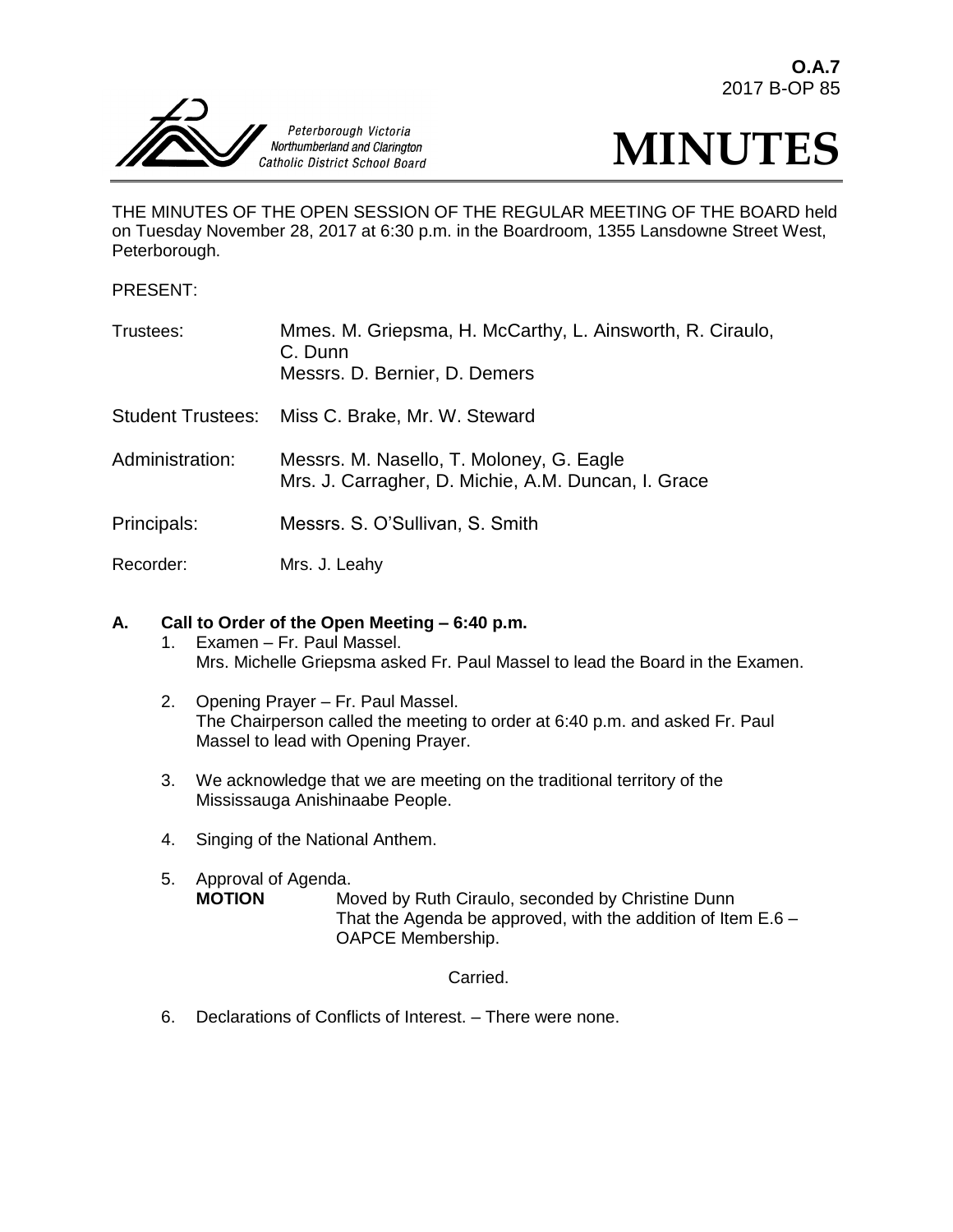- 7. Approval of the Minutes:
	- a) Approval of the Draft October 24, 2017 Open Session Regular Board Meeting Minutes.<br>**MOTION** 
		- **Moved by Linda Ainsworth, seconded by Dan Demers** That the Minutes of the October 24, 2017 Open Session Regular Board Meeting be approved, as presented.

Carried.

8. Business Arising Out of the Minutes. There was none.

# **B. Reports from the Director of Education and Student Trustee(s):**

1. Report from the Director of Education, Mr. Michael Nasello. Michael Nasello provided a verbal report of the activities that have taken place through the PVNC Catholic District School Board during the months of October and November.

Some of the events and activities were:

- October 13, November 10, and November 17 Senior Administration and Bishop met with Curve Lake, Alderville, and Hiawatha First Nations Chiefs/Counsellors and Education Administrators.
- October 30 Ontario College of Teachers Forum The Director, along with Superintendent of Safe Schools, Tim Moloney, attended a public forum in Peterborough sponsored by the Ontario College of Teachers. The topic was on "Bullying Prevention".
- November 2 Student Council Leadership Symposium titled "Voices that Listen" focused on Indigenous Education and the history of First Nations, Métis and Inuit peoples in Canada.
- November 2 PVNCCDSB remembered those employees, past employees, and trustees, that have passed in the last year with a "Mass of Remembrance for Deceased Employees". Mass was celebrated by His Excellency, The Most Reverend Daniel Miehm, Bishop of Peterborough.
- November 3 Board Annual Retirement Dinner The event was held at the Peterborough Golf and Country Club and was appreciated by all.
- November 10 Remembrance Day was observed throughout the system, including the Catholic Education Centre. A few schools celebrated on Saturday, November 11 by attending civic events held in the local communities.
- November 19-25 Bullying Prevention Week Schools were actively promoting awareness during this week with special assignments, assemblies, and events.
- November 23 Stefani Burosch, Cynthia Chan Reynolds, Christie Morrisette, and Father Paul were congratulated for the very successful, and engaging 'Be Well' Summit for secondary school students. This symposium provided students with information to better understand mental health and ways to improve it. A symposium for elementary students is being considered.
- Many schools have fundraising campaigns underway, including Terry Fox,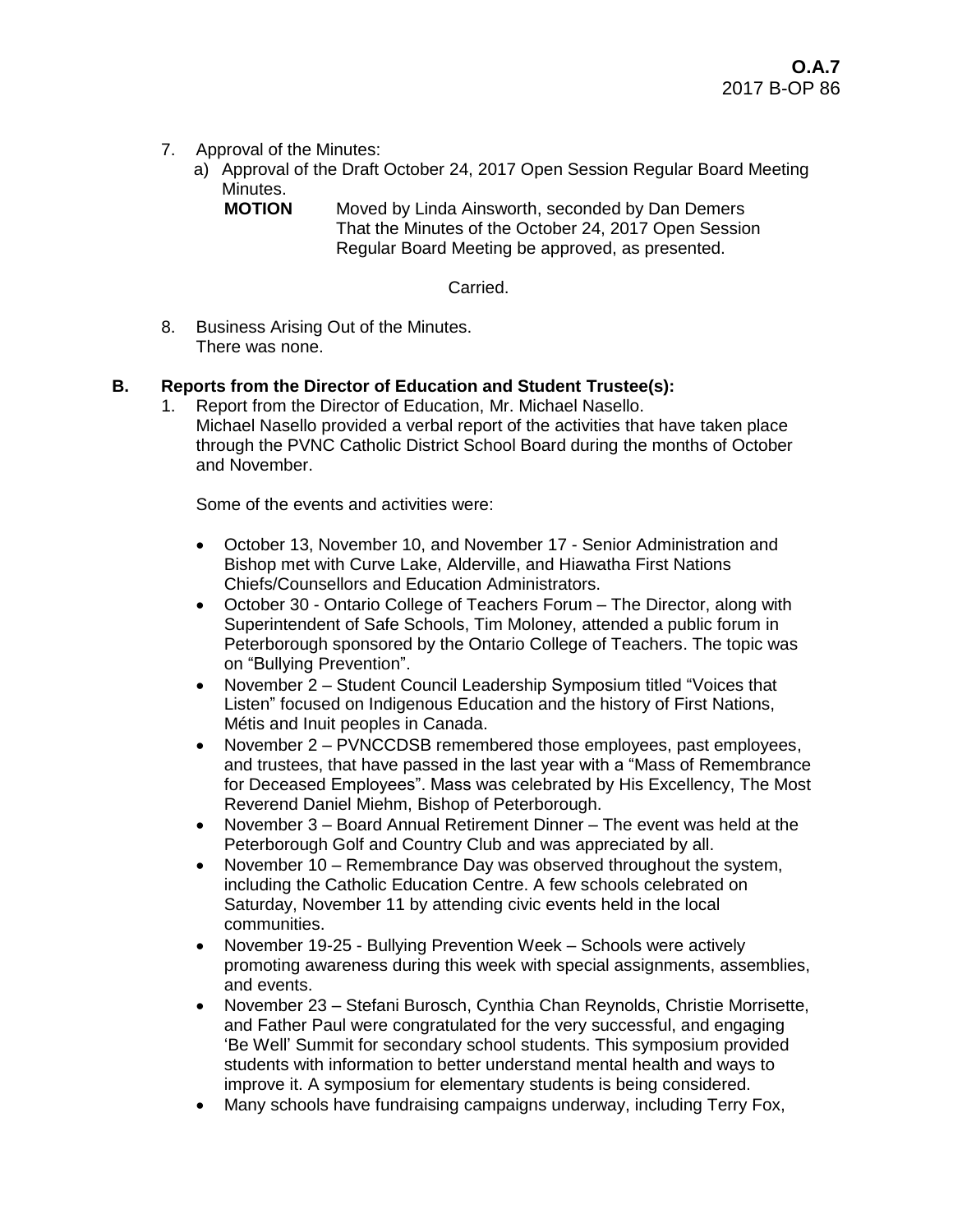Toonies for Tuition, Development and Peace, and United Way.

- November 28 Priests/Principals Meeting will be held here at the Catholic Education Centre.
- November 28 Welding Partnership Meeting This meeting involved secondary students, technology teachers from PVNCCDSB/Fleming College, representatives from the Canadian Welding Association and welding industry, board office staff, and Trustee Dan Demers. Through our partnership with the Canadian Welding Association, our Board is able to install 36 fully equipped welding booths in our secondary schools, six per school. Training will also be provided. A full demonstration and presentation will be made at a future Governance Meeting.
- 2. Report from the Student Trustees. Mr. Winston Steward, Sr. Student Trustee. Ms. Calahndra Brake, Jr. Student Trustee.

A written report was provided to Trustees. Student Trustees reported on activities taking place at individual schools throughout the month of November.

## **C. Presentations**:

1. "Voices that Listen" Presentation. Mr. Winston Steward, Sr. Student Trustee Ms. Calahndra Brake, Jr. Student Trustee Mr. Galen Eagle, Communication Manager

A presentation was made regarding the Student Council Leaders Retreat, titled "Voices that Listen", which focused on Indigenous Education.

Following the presentation, the Director and Trustees congratulated the student leaders for the organization, planning, and preparation for the day and to Tim Moloney and Sharon Lajoie for their leadership.

To learn more about the retreat, visit [Voices that Listen.](https://www.youtube.com/watch?v=zcbuNHtKYwo)

2. Proposed Holy Trinity Catholic Secondary School, Courtice, Student Excursion to Stowe, Vermont, United States from March 8, 2018 to March 11, 2018. Ms. Lisa Cole, Principal

Lisa Cole, Principal, and Andrew Austin, Teacher, provided information relating to the Holy Trinity CSS proposed trip to "The Round Hearth at Stowe".

The students will be departing the school on March 8 after 3:00 p.m., following the end of the school day. Mandatory cancellation insurance has been purchased by each student by BrightSpark.

Holy Trinity CSS staff have taken students to the same resort six (6) times before. It is a preferred facility as it provides low cost lift tickets, gender-assigned dormitory-style accommodations, and provides adult chaperones for the evenings.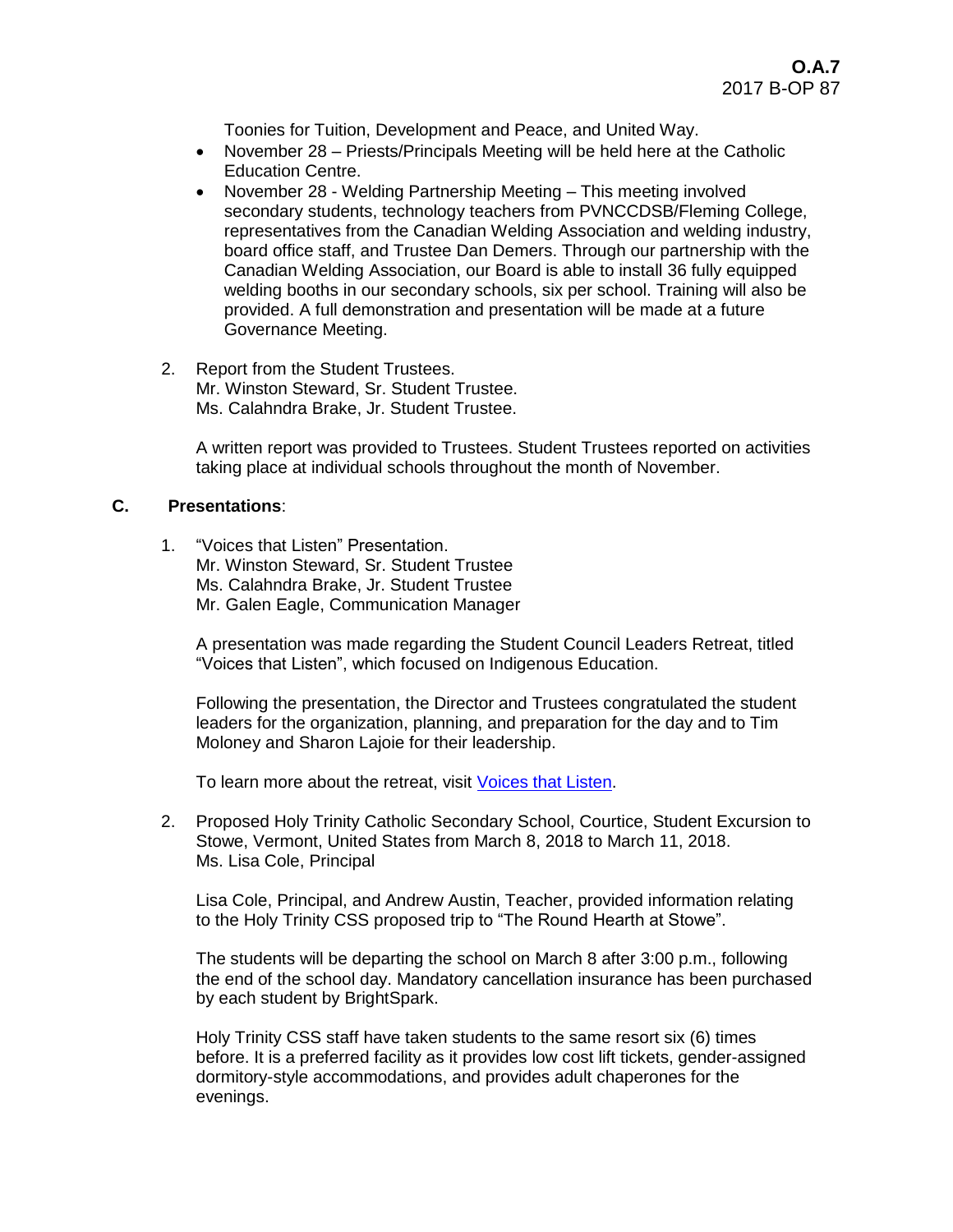**MOTION** Moved by Christine Dunn, seconded by Dan Demers That the proposed Holy Trinity Catholic Secondary School, Courtice, student excursion to Stowe, Vermont, United States, from March 8, 2018 to March 11, 2018, be approved in principle and that the trip will include mandatory insurance for all travelers. Such insurance must cover school board or principal rulings for cancellation of the trip.

## Carried.

3. Proposed Combined St. Mary Catholic Secondary School, Cobourg, and St. Stephen Catholic Secondary School, Bowmanville, Student Excursion to Stowe, Vermont, United States from March 4, 2018 to March 7, 2018.

Rob Majdell, Principal, St. Mary Catholic Secondary School, Tony Hunt, Teacher, St. Mary Catholic Secondary School, and Mark Joly, Principal, St. Stephen Catholic Secondary School presented the schools' excursion to "The Round Hearth at Stowe".

There was a question relating to the cost of the supply teachers, which will be covered internally at each school to minimize the cost to the students.

- **MOTION** Moved by David Bernier, seconded by Linda Ainsworth That the proposed combined St. Mary Catholic Secondary School, Cobourg, and St. Stephen Catholic Secondary School, Bowmanville, student excursion to Stowe, Vermont, United States, from March 4, 2018 to March 7, 2018 be approved in principle and that the trip will include mandatory insurance for all travelers. Such insurance must cover school board or principal rulings for cancellation of the trip. Carried.
- 4. Proposed St. Peter Catholic Secondary School, Peterborough, Student Excursion to Antigua, Guatemala from November 17, 2018 to November 25, 2018.

Nanzala Hopson, Vice-Principal, Monica Nolan, Teacher, and Kevin O'Neill, Teacher.

This social justice brigade, led by Bueno Onda Guatemala, a local organization specializing in providing volunteer experiences, will take students to communities in Antigua. Students will purchase mandatory cancellation insurance for this trip through BrightSpark.

School Administrators are hopeful to be able to cover supply teacher costs internally. Fundraising efforts are underway and will minimize the cost of the trip to students, as well as offset the cost of construction and nutritional projects in the Antigua community. Students and staff will also be taking educational supplies for the schools.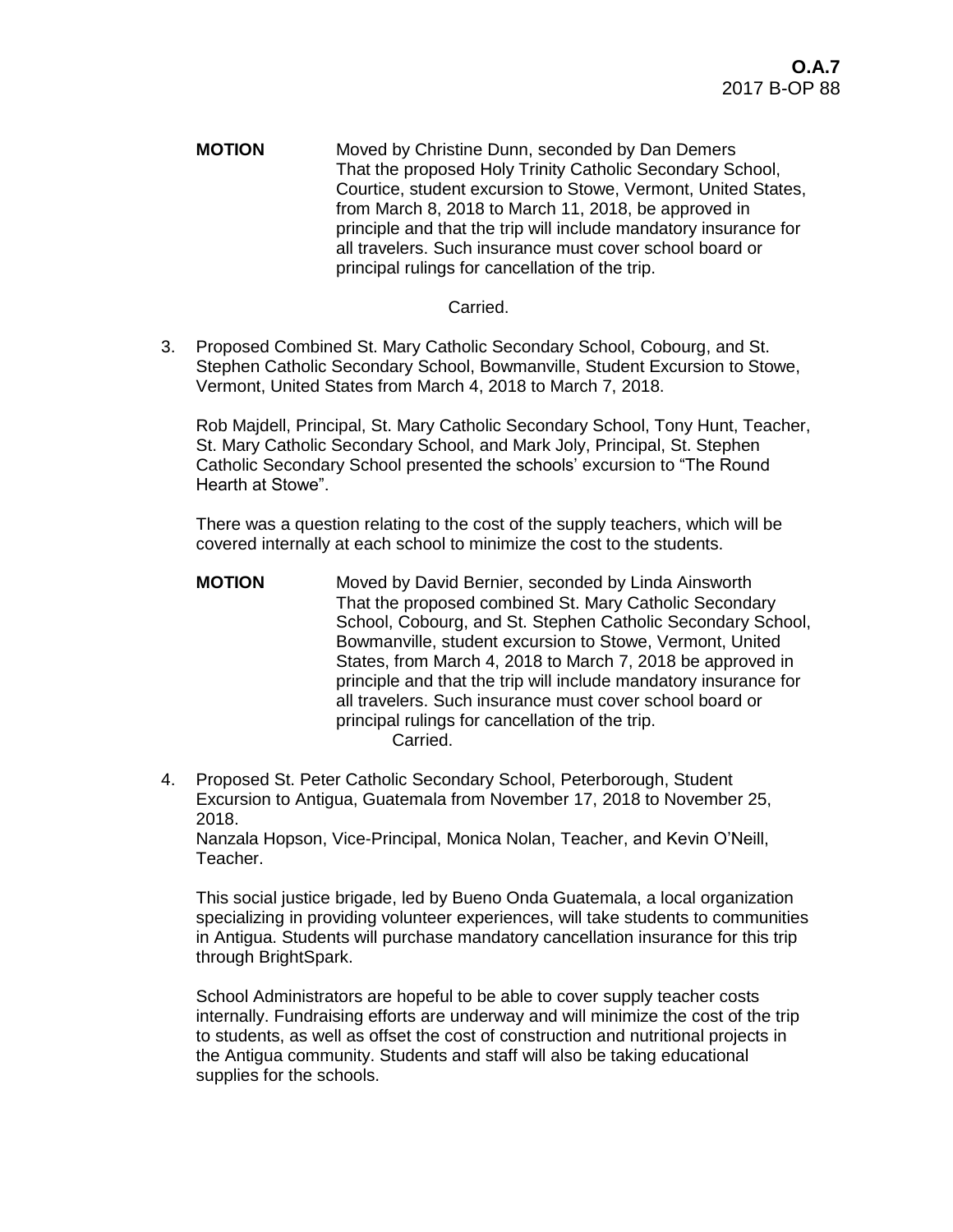The presenters answered questions.

**MOTION** Moved by Dan Demers, seconded by David Bernier That the proposed St. Peter Catholic Secondary School, Peterborough, student excursion to Antigua, Guatemala from November 17, 2018 to November 25, 2018, be approved in principle and that the trip will include mandatory insurance for all travelers. Such insurance must cover school board or principal rulings for cancellation of the trip.

## Carried.

5. Be Well Strategy Update. Dr. Anne Marie Duncan Ms. Stefani Burosch, Mental Health Lead Dr. Cynthia Chan Reynolds Ms. Christie Morissette, Wellness Coordinator Ms. Joan Carragher

The Mind • Body • Spirit, Be Well Strategic Plan was presented for the 2017-2020. The renewal of this plan took place concurrently with the strategic priorities, which helped to inform this document.

The Strategic Planning Team were congratulated for all of the work and initiatives they have undertaken to improve the well-being of staff and students in the PVNC system.

Click on the link to see the [Be Well Mental Health Strategy, 2017-2020.](http://www.pvnccdsb.on.ca/uploads/56/Doc_636396891355689126.pdf)

6. "Renewing the Promise" Symposium. Mrs. Michelle Griepsma, Board Chairperson Mr. Michael Nasello, Director of Education Mrs. Laurie Corrigan, Superintendent of Learning/Innovation Technology

Information was shared about the Symposium which took place in Toronto on November 14 and 15, 2017. The theme of the Symposium was "Renewing the Promise: Exploring the Critical Role of Catholic Education in Contemporary Society".

The symposium was hosted by the Institute for Catholic Education and involved the participation of Bishops, faith animator, chaplains, parents, students, directors/superintendents, communications personnel, and trustees from across the Province. Approximately 600 people participated in this symposium which allowed for small group dialogue, to discuss the challenges and opportunities facing Catholic Education. The information gathered from online surveys and the symposium will help to guide our communities for the future.

## **D. Programs and Services**: No Items.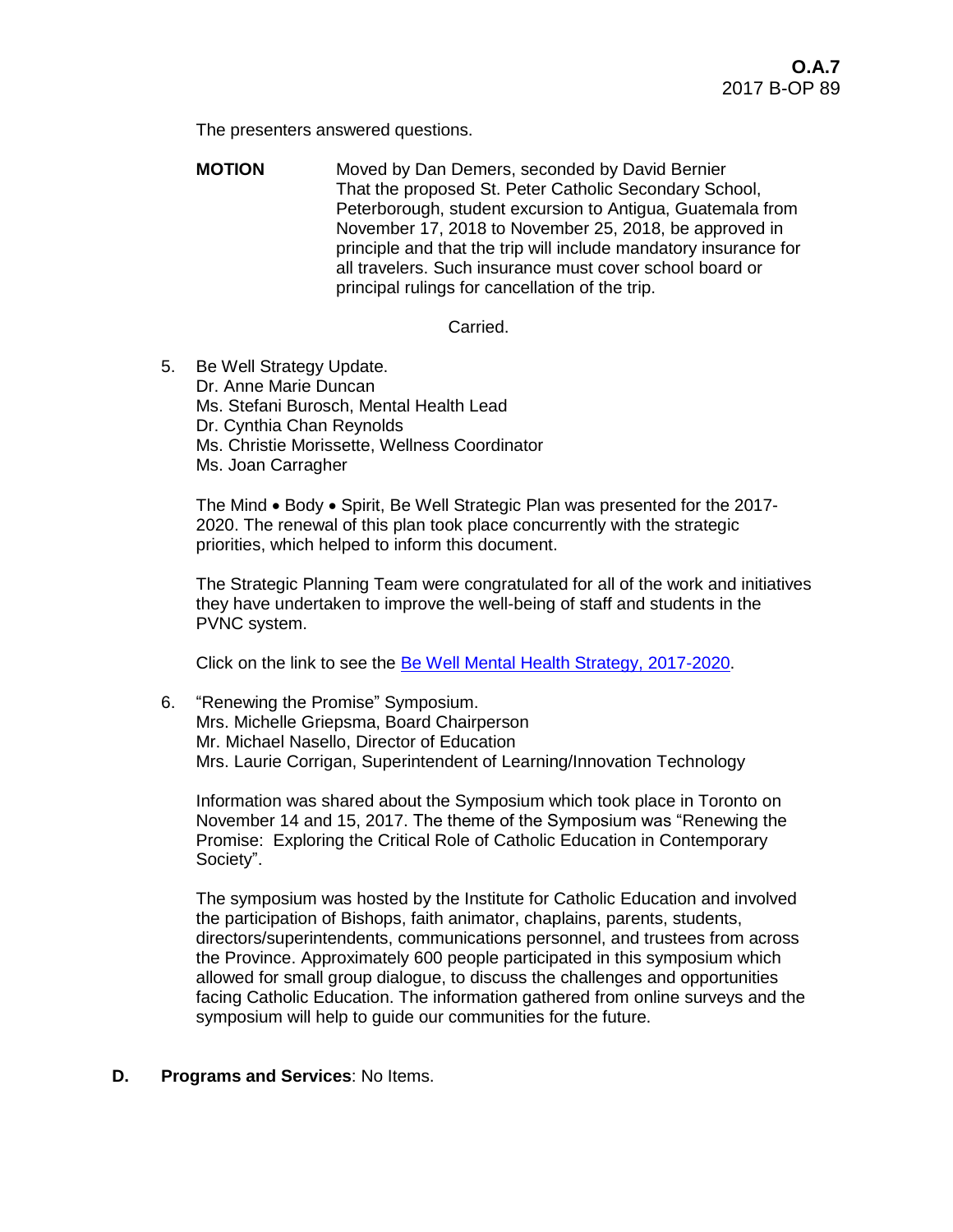## **E. Business, Finance and Governance**:

1. Ontario Catholic School Trustees' Association (OCSTA) Open Session Report. Mrs. Michelle Griepsma, Board Chairperson

Mrs. Michelle Griepsma provided a verbal report.

Trustees are encouraged to review the legislated updates and OCSTA recommendations.

2. Ontario Catholic School Trustees' Association (OCSTA) Learning Session, February 7, 2018.

On February 7, 2018, the Ontario Catholic School Trustees' Association will be in Peterborough for a public learning session. Once a location has been determined, this event will be advertised to our school communities. It may be of particular interest to those who may consider seeking election as a Catholic School Board Trustee.

Bishop Miehm will also be invited to attend.

3. Audited 2016-2017 Financial Statements. Mrs. Isabel Grace, Superintendent of Business and Finance/Facility Services

**MOTION** Moved by Ruth Ciraulo, seconded by Dan Demers That the 2016-2017 Audited Financial Statements be adopted, as presented.

#### Carried.

- 4. Approval of Appointment of a Member to the Audit Committee 2017-2020. Mrs. Isabel Grace, Superintendent of Business and Finance/Facility Services
	- **MOTION** Moved by Dave Bernier, seconded by Ruth Ciraulo That the Board appoint Ms. Trang Nguyen as an external member of the Audit Committee from November 2017 to December 2020.

## **Carried**

5. Dissolution of the Director's Strategic Planning Committee. (One Year Term December 1, 2016 to November 30, 2017) Mr. Michael Nasello, Director of Education

Following discussion, the decision was made to move forward with dissolution of this committee and to strike a new committee if, and when, it is determined to be necessary.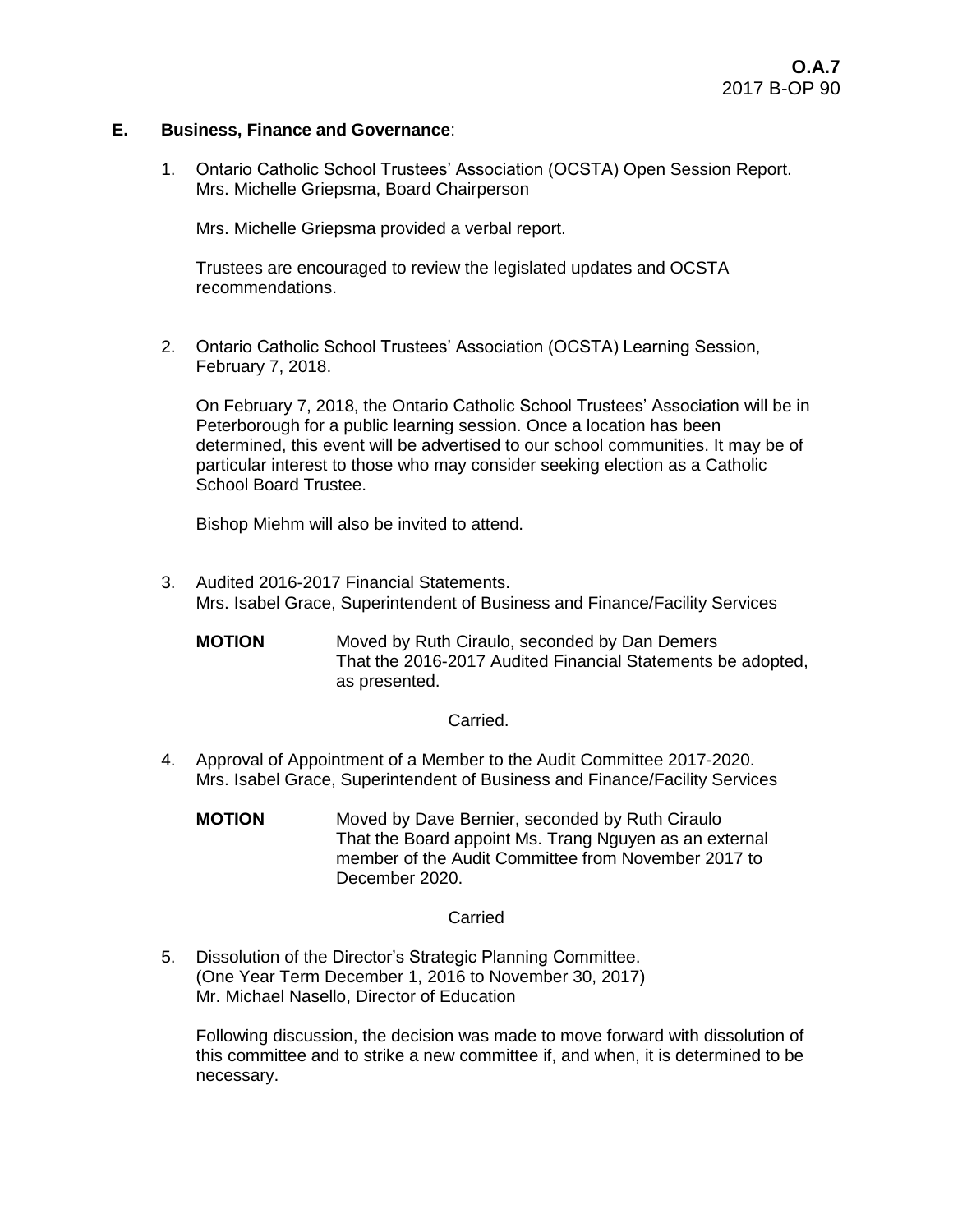**MOTION** Moved by David Bernier, seconded by Ruth Ciraulo That the Director's Strategic Planning Committee (Term One Year – December 1, 2016 to June, 2017) be dissolved.

## Carried.

- 6. Ontario Association of Parents in Catholic Education (OAPCE) Membership
	- **MOTION** Moved by David Bernier, seconded by Dan Demers That the Board not renew the Ontario Association of Parents in Catholic Education (OAPCE) membership for 2017-2018.

Carried.

- **F. Human Resources**: No Items.
- **G. Policy Development**: No Items.
- **H. Old Business**: No Items.
- **I. New Business**:
	- 1. Toronto District School Board Letter to the Minister of Health Re: Local Health Integration Network (LHIN). Dr. Anne Marie Duncan, Superintendent of Learning/Special Education Services

Ann Marie Duncan provided information to the Trustees regarding the request from the TDSB to support the protest regarding the Local Health Integration Network.

The Minister's Expert Panel proposes a slight boundary changes, but it will not affect PVNC.

There was a discussion and no action to be taken as this time.

2. Preparation for the December 5, 2017 Annual Board Meeting, Mass and Clergy Appreciation Evening. Mrs. Michelle Griepsma, Board Chairperson

Trustees were reminded that the Annual Board Meeting is scheduled for Tuesday, December 5 at 4:00 p.m. at the Mount Community Centre. The Annual Board Meeting is held annually to elect officers for the next calendar year, including Board Chairperson, Vice-Chairperson, Trustee-at-Large, as well as other Trustee representation to other Board Committees. The agenda will be send before the end of the week.

The Bishop will celebrate Mass at 5:30 p.m. in the Sister of St. Joseph Chapel, following the Board Meeting and a dinner to recognize the Bishop and Clergy will be held at 6:30 p.m. in the Auditorium at the Mount Community Centre.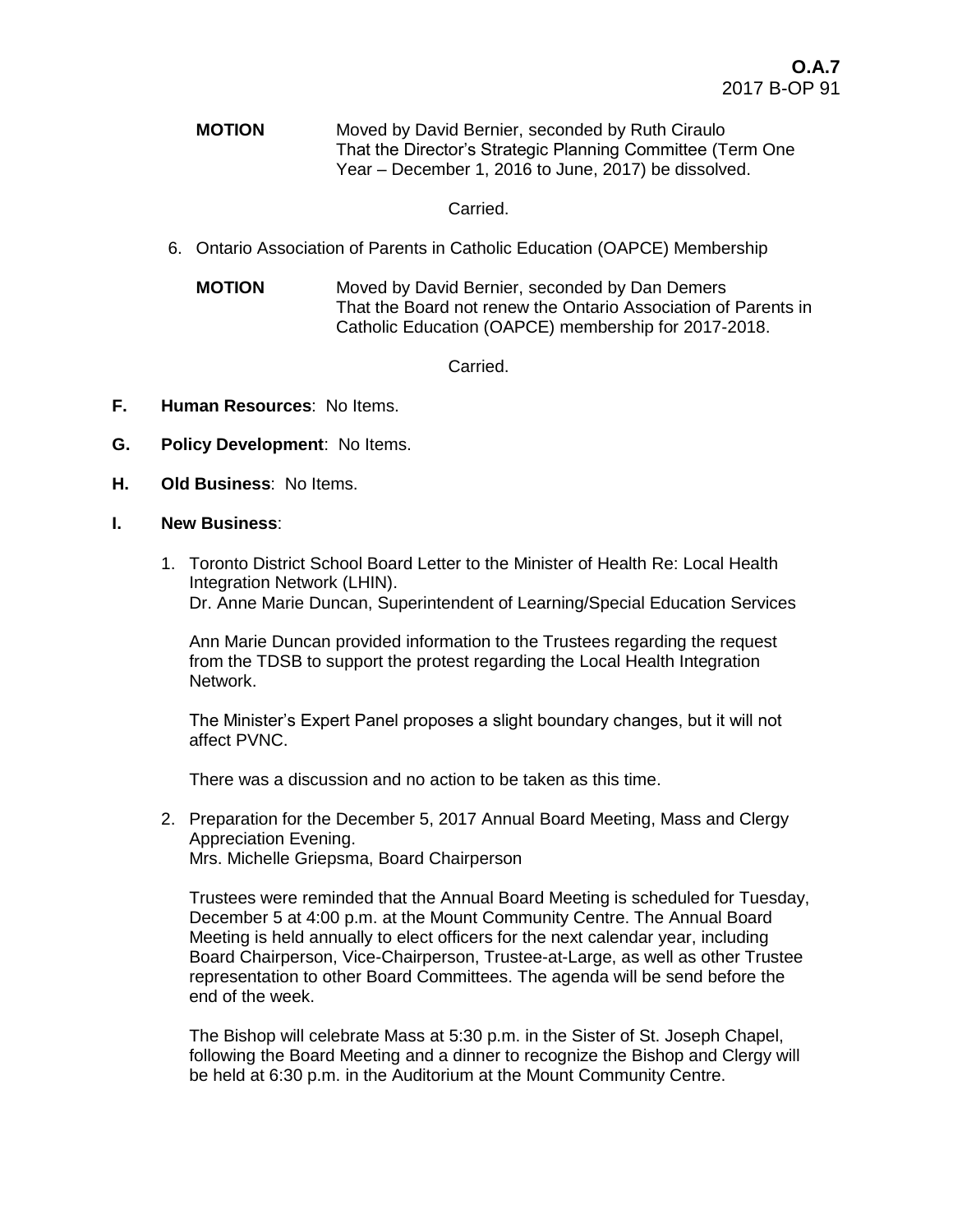**J. Bring Forward**: No Items.

## **K. Information Items**:

1. Chairperson's Report. Mrs. Michelle Griepsma, Board Chairperson

Mrs. Michelle Griepsma congratulated Joan Carragher and staff for a great evening of celebration in honour of our retired staff. There were many positive comments about the evening, as well as for the retirement gift.

2. Trustees' Committee Reports: (Past Approved and Draft Meeting Minutes shared on Google.)

Trustees were reminded to share all Committee Reports on the Google Drive.

- a) Accessibility Advisory Committee November 9, 2017
- b) Special Education Advisory Committee November 16, 2017
	- Special Olympics The kick off was held at St. Peter CSS on November 15. Events are for 13-21 year olds and are being held at HCCSS and SPCSS. Fundraisers are being held at schools to support the athletes.
	- Communication will be the goal of the committee.
- c) French as a Second Language Advisory Committee November 22, 2017.
	- Discussion re recruitment of French immersion and core French teachers.
	- Sharing of ideas re three year framework due to Ministry in December.
	- DELF testing testing is completed each May all student who took part were successful this past year
	- Festival d'art oratoire will be hosted at St. Anne CES this year.
	- PD Day November 24
- 3. Highlights of System Achievements. Mr. Galen Eagle, Communications Manager

Galen Eagle highlighted some of the activities that took place throughout the system during the month of November. To see the highlights, please visit PVNC [Learns](https://mail.google.com/mail/u/0/#advanced-search/from=geagle%40pvnccdsb.on.ca&subset=trash&within=1d&sizeoperator=s_sl&sizeunit=s_smb&query=in%3Atrash+from%3A(geagle%40pvnccdsb.on.ca)/1600941706a6a636?projector=1) monthly newsletter for November, 2017.

# **L. Future Meetings**: *BOARD AND STANDING COMMITTEE MEETINGS (chronological order)*

- 1. Board Standing Committee Meetings:
	- Annual Board Meeting, Mass and Clergy Appreciation Evening **Tuesday, December 5, 2017 4:00 p.m.**
	- Governance **Monday, December 11, 2017, 6:30 p.m. – 8:30 p.m.**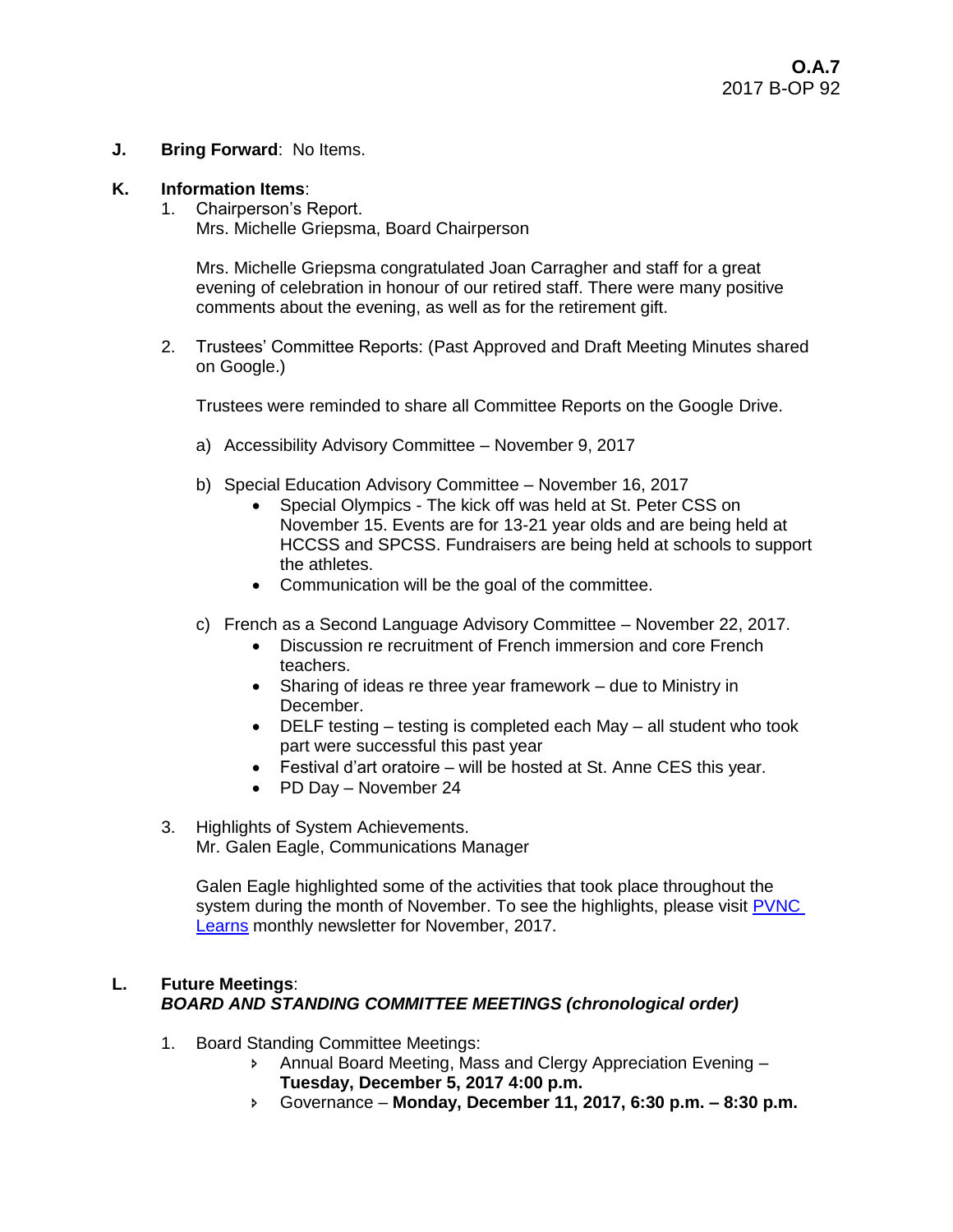Board Meeting – **Tuesday, December 19, 2017, In Camera 6:00 p.m.,** 

```
Open Session 6:30 p.m.
```
- Policy Development **Tuesday, January 30, 2018, 6:30 p.m. – 8:30 p.m.**
- 2. Other Committee Meetings:
	- Chairperson Committee Meeting Monday, December 11, 2017, 4:15 p.m.
	- First Nation, Métis, and Inuit Advisory Committee December 12, 2017, 6:30 p.m.
	- **Student Council Liaison Committee Meeting December 19, 2017,** 4:15 p.m.
	- STSCO Governance Meeting January 9, 2018, 3:00 p.m., STSCO Offices.
	- Special Education Advisory Committee January 18, 2018, 6:30 p.m.
	- **Faith and Equity Advisory Committee, January 25, 2018, 6:30 p.m.**
	- Catholic Parent Engagement Committee, February 5, 2018, 6:30 p.m.
	- Accessibility for All Committee, February 13, 2018, 1:15 p.m.
	- Catholic Leadership Development Series, "Called to Learn", April 4, 2018, 4:15 p.m. -6:00 p.m. Board Office –Large Board Room
	- **French as a Second Language Advisory Committee, April 11, 2018, 4:30** p.m.
	- Audit Committee, TBD, 6:30 p.m.
	- Strategic Planning Advisory Committee *Pending Dissolution R.A. item E.5.*

# *EVENTS (chronological order)*

- December 1, 2017 Toonies for Tuition
- December 1-2, 2017 OCSTA Ontario Catholic School Trustees' Association Board of Director's Meeting (Intercontinental Toronto)
- January 19, 2018 OCSTA Ontario Catholic School Trustees' Association –Trustees Seminar (Hilton Mississauga, Meadowvale) January 19-20, 2018
- February 15, 2018 Special Olympics Fundraisers
- February 15-18, 2018 OSTA-AECO Ontario Student Trustees' Association Board Council Conference (Student Trustees)
- April 26-28, 2018 OCSTA Ontario Catholic School Trustees' Association – AGM (Crowne Plaza Kitchener – Waterloo)
- May 6-May 11, 2018 Catholic Education Week
- May 9, 2018 PVNCCDSB Service Recognition Occasional Staff (Board Office)
- May 9, 2018 Catholic Student Leadership Awards Evening
- May 24, 2018 OSTA-AECO Ontario Student Trustees' Association Annual General Meeting May 24-27, 2018 (Student Trustees)
- June 7, 2018 CCSTA Canadian Catholic School Trustees' Association AGM June 7-9, 2018 Kelowna BC
- **M. Conclusion**: